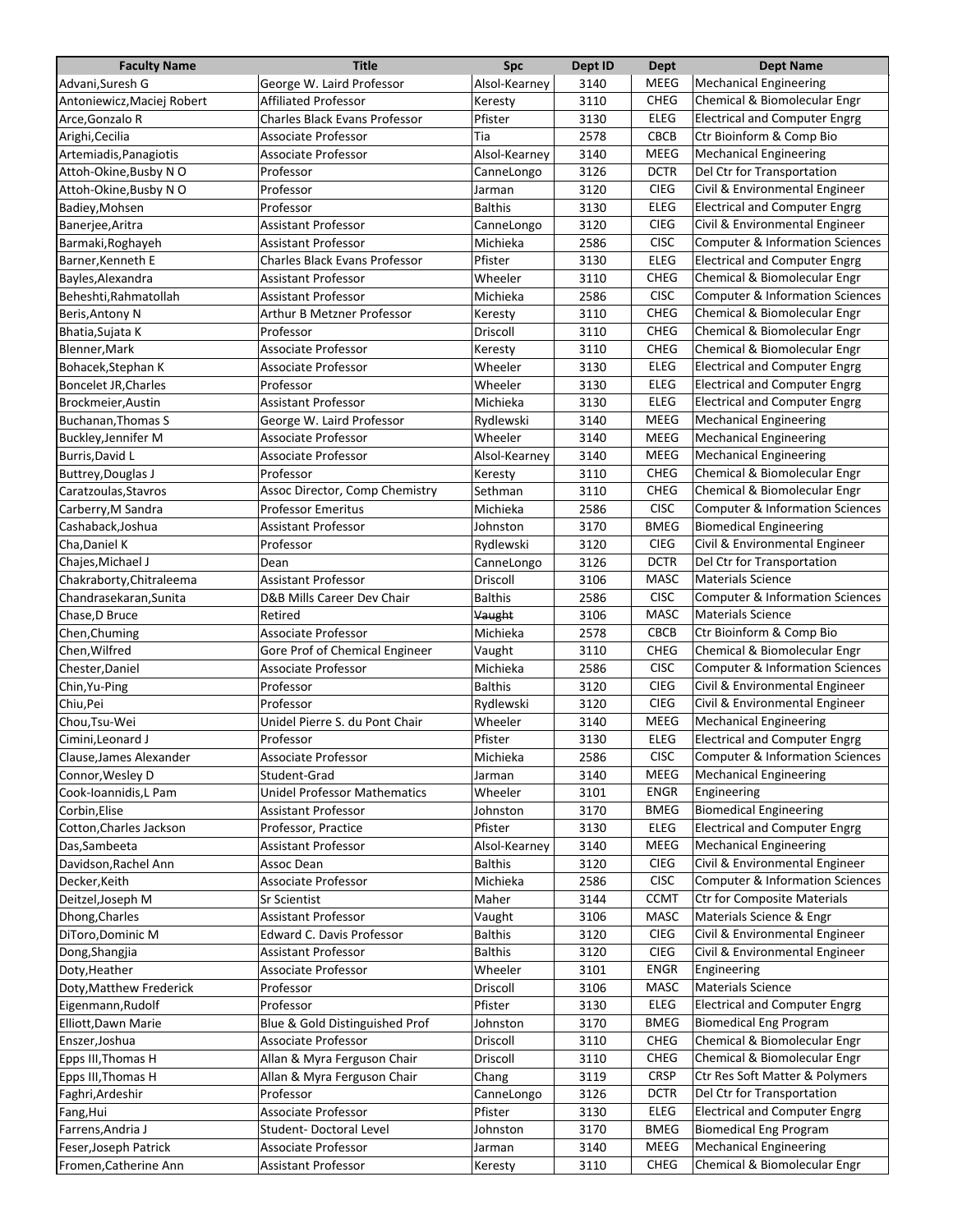| <b>Faculty Name</b>                           | <b>Title</b>                                      | <b>Spc</b>          | Dept ID      | Dept                | <b>Dept Name</b>                                                            |
|-----------------------------------------------|---------------------------------------------------|---------------------|--------------|---------------------|-----------------------------------------------------------------------------|
| Fu,Kun                                        | <b>Assistant Professor</b>                        | Alsol-Kearney       | 3140         | MEEG                | <b>Mechanical Engineering</b>                                               |
| Furst, Eric M                                 | Chairperson                                       | Vaught              | 3110         | CHEG                | Chemical & Biomolecular Engr                                                |
| Gao, Xing                                     | <b>Assistant Professor</b>                        | Rydlewski           | 2586         | <b>CISC</b>         | <b>Computer &amp; Information Sciences</b>                                  |
| Garcia-Frias, Javier                          | Professor                                         | Pfister             | 3130         | <b>ELEG</b>         | <b>Electrical and Computer Engrg</b>                                        |
| Gillespie JR, John W                          | Donald C Phillips Professor                       | Maher               | 3144         | <b>CCMT</b>         | Ctr for Composite Materials                                                 |
| Gleghorn, Jason Paul                          | Associate Professor                               | Rydlewski           | 3170         | <b>BMEG</b>         | <b>Biomedical Eng Program</b>                                               |
| Goossen, Keith W                              | Professor                                         | Michieka            | 3130         | ELEG                | <b>Electrical and Computer Engrg</b>                                        |
| Gottesfeld, Shimshon                          | Supplemental Professional                         | Farmer              | 3110         | <b>CHEG</b>         | Chemical & Biomolecular Engr                                                |
| Gu, Tingyi                                    | Assistant Professor                               | Michieka            | 3130         | ELEG                | <b>Electrical and Computer Engrg</b>                                        |
| Haque, Bazle Zahurul                          | <b>Sr Scientist</b>                               | Maher               | 3144         | <b>CCMT</b>         | <b>Ctr for Composite Materials</b>                                          |
| Harvey, Terrence                              | Associate Professor                               | Michieka            | 2586         | <b>CISC</b>         | <b>Computer &amp; Information Sciences</b>                                  |
| Hayward, Brielle E                            | Student-Grad                                      | Rydlewski           | 3170         | <b>BMEG</b>         | <b>Biomedical Eng Program</b>                                               |
| Head, Monique H                               | Associate Professor                               | CanneLongo          | 3126         | <b>DCTR</b>         | Del Ctr for Transportation                                                  |
| Heider, Dirk                                  | Sr Scientist                                      | Maher               | 3144         | <b>CCMT</b>         | <b>Ctr for Composite Materials</b>                                          |
| Hertz, Joshua                                 | <b>Affiliated Asst Professor</b>                  | Wheeler             | 3140         | <b>MEEG</b>         | <b>Mechanical Engineering</b>                                               |
| Higginson, Jill Startzell                     | Assoc Dean, Engineering                           | Jarman              | 3140         |                     |                                                                             |
|                                               | Professor                                         |                     |              | MEEG                | <b>Mechanical Engineering</b>                                               |
| Holmes Jr, Larry R                            | AD, Digital Design Additive Mf                    | Maher               | 3144         | <b>CCMT</b>         | <b>Ctr for Composite Materials</b>                                          |
| Hossain, Md Z                                 | Assistant Professor                               | Alsol-Kearney       | 3140         | <b>MEEG</b>         | <b>Mechanical Engineering</b>                                               |
| Hsu, Tianjian                                 | Professor                                         | Rydlewski           | 3127         | <b>CACR</b>         | Ctr for App Coastal Research                                                |
| Huang, Chin-Pao                               | Donald C Phillips Professor                       | <b>Balthis</b>      | 3120         | <b>CIEG</b>         | Civil & Environmental Engineer                                              |
| Huang, Guoquan                                | Associate Professor                               | Alsol-Kearney       | 3140         | MEEG                | <b>Mechanical Engineering</b>                                               |
| Huang, Hongzhan                               | <b>Associate Professor</b>                        | Michieka            | 2578         | <b>CBCB</b>         | Ctr Bioinform & Comp Bio                                                    |
| Hutzel, Rachel Michelle                       | Student - Doctoral Level                          | Rydlewski           | 3170         | <b>BMEG</b>         | <b>Biomedical Eng Program</b>                                               |
| lerapetritou, Marianthi                       | Bob&JaneGore Centennial Chair                     | Driscoll            | 3110         | CHEG                | Chemical & Biomolecular Engr                                                |
| Imhoff, Paul T                                | Professor                                         | <b>Balthis</b>      | 3120         | <b>CIEG</b>         | Civil & Environmental Engineer                                              |
| Janotti, Anderson                             | Associate Professor                               | Farmer              | 3106         | MASC                | <b>Materials Science</b>                                                    |
| Jayaraman, Arthi                              | Centennial Development Prof                       | Driscoll            | 3110         | CHEG                | Chemical & Biomolecular Engr                                                |
| Jia, Xinqiao                                  | Professor                                         | Driscoll            | 3106         | <b>MASC</b>         | <b>Materials Science</b>                                                    |
| Jiao, Feng                                    | Robert K Grasselli Prof                           | Keresty             | 3110         | CHEG                | Chemical & Biomolecular Engr                                                |
| Johnson, Curtis Laurence                      | <b>Assistant Professor</b>                        | Johnston            | 3170         | <b>BMEG</b>         | <b>Biomedical Eng Program</b>                                               |
| Kaliakin, Victor                              | Professor                                         | Wheeler             | 3120         | <b>CIEG</b>         | Civil & Environmental Engineer                                              |
| Kambhamettu, Chandra                          | Professor                                         | Rydlewski           | 2586         | <b>CISC</b>         | <b>Computer &amp; Information Sciences</b>                                  |
| Kapadia, Chintan Hareshbhai                   | Student-Master's Level                            | Johnston            | 3170         | <b>BMEG</b>         | <b>Biomedical Eng Program</b>                                               |
| Kayser, Laure                                 | <b>Assistant Professor</b>                        | Farmer              | 3106         | <b>MASC</b>         | Materials Science & Engr                                                    |
| Keefe.Michael                                 | <b>Adjunct Faculty</b>                            | Alsol-Kearney       | 3140         | MEEG<br><b>CISC</b> | <b>Mechanical Engineering</b><br><b>Computer &amp; Information Sciences</b> |
| Khaliligarekani, Mohammad                     | Assistant Professor                               | Michieka<br>Pfister | 2586         | <b>ELEG</b>         | <b>Electrical and Computer Engrg</b>                                        |
| Kiamilev, Fouad E<br>Kiick, Kristi Lynn       | Professor<br>Chairperson                          | Johnston            | 3130<br>3106 | MASC                | Materials Science                                                           |
|                                               | Edward C. Davis Professor                         |                     | 3127         | <b>CACR</b>         | Ctr for App Coastal Research                                                |
| Kirby JR, James T                             | Retired                                           | Rydlewski           |              |                     | Chemical & Biomolecular Engr                                                |
| Klein, Michael T                              |                                                   | Driscoll            | 3110         | <b>CHEG</b><br>CHEG |                                                                             |
| Kloxin, April Morris<br>Kloxin, Christopher J | Thomas&Kipp Gutshall Chair<br>Associate Professor | Johnston            | 3110<br>3106 | MASC                | Chemical & Biomolecular Engr<br><b>Materials Science</b>                    |
| Kobayashi, Nobuhisa                           | Professor                                         | Vaught<br>Jarman    | 3127         | CACR                | Ctr for App Coastal Research                                                |
| Kohn, Julia                                   | <b>Assistant Professor</b>                        | Johnston            | 3170         | <b>BMEG</b>         | <b>Biomedical Engineering</b>                                               |
| Kolodzey, James                               | Retired                                           | Pfister             | 3130         | <b>ELEG</b>         | <b>Electrical and Computer Engrg</b>                                        |
| Korley, Julius N.                             | Director, Entrepreneurship                        | Alsol-Kearney       | 3101         | ENGR                | Engineering                                                                 |
| Korley, LaShanda TJ                           | Distinguished Professor                           | Driscoll            | 3106         | MASC                | <b>Materials Science</b>                                                    |
| Kuehl, Joseph                                 | Associate Professor                               | Alsol-Kearney       | 3140         | MEEG                | <b>Mechanical Engineering</b>                                               |
| Kunjapur, Aditya                              | Assistant Professor                               | Keresty             | 3110         | <b>CHEG</b>         | Chemical & Biomolecular Engr                                                |
| Law Toner, Stephanie Ann                      | Associate Professor                               | Driscoll            | 3106         | MASC                | <b>Materials Science</b>                                                    |
| Lee II, Earl Eugene                           | Associate Professor                               | CanneLongo          | 3126         | <b>DCTR</b>         | Del Ctr for Transportation                                                  |
| Lee, Kelvin H                                 | Gore Prof of Chemical Engineer                    | Rosario             | 3110         | <b>CHEG</b>         | Chemical & Biomolecular Engr                                                |
| Lenhoff, Abraham M                            | A P Colburn Professor                             | Keresty             | 3110         | CHEG                | Chemical & Biomolecular Engr                                                |
| Li, Xiaoming                                  | Associate Professor                               | Wheeler             | 3130         | <b>ELEG</b>         | <b>Electrical and Computer Engrg</b>                                        |
| Liao, Li                                      | <b>Associate Professor</b>                        | Michieka            | 2586         | <b>CISC</b>         | <b>Computer &amp; Information Sciences</b>                                  |
| Liu, Yun                                      | Post Doctoral Researcher                          | Driscoll            | 3110         | CHEG                | Chemical & Biomolecular Engr                                                |
| Lobo, Raul F                                  | Claire D. LeClaire Professor                      | Keresty             | 3110         | CHEG                | Chemical & Biomolecular Engr                                                |
| Lu,Xin                                        | Associate Professor                               | Jarman              | 3140         | MEEG                | <b>Mechanical Engineering</b>                                               |
| Mackay, Michael E                             | Distinguished Professor                           | Vaught              | 3106         | MASC                | <b>Materials Science</b>                                                    |
| Malikopolous, Andreas                         | Terri&John Kelly Prof Mech Eng                    | Jarman              | 3140         | MEEG                | <b>Mechanical Engineering</b>                                               |
| Malladi, Haritha                              | Assistant Professor                               | Alsol-Kearney       | 3101         | ENGR                | <b>Engineering Deans Office</b>                                             |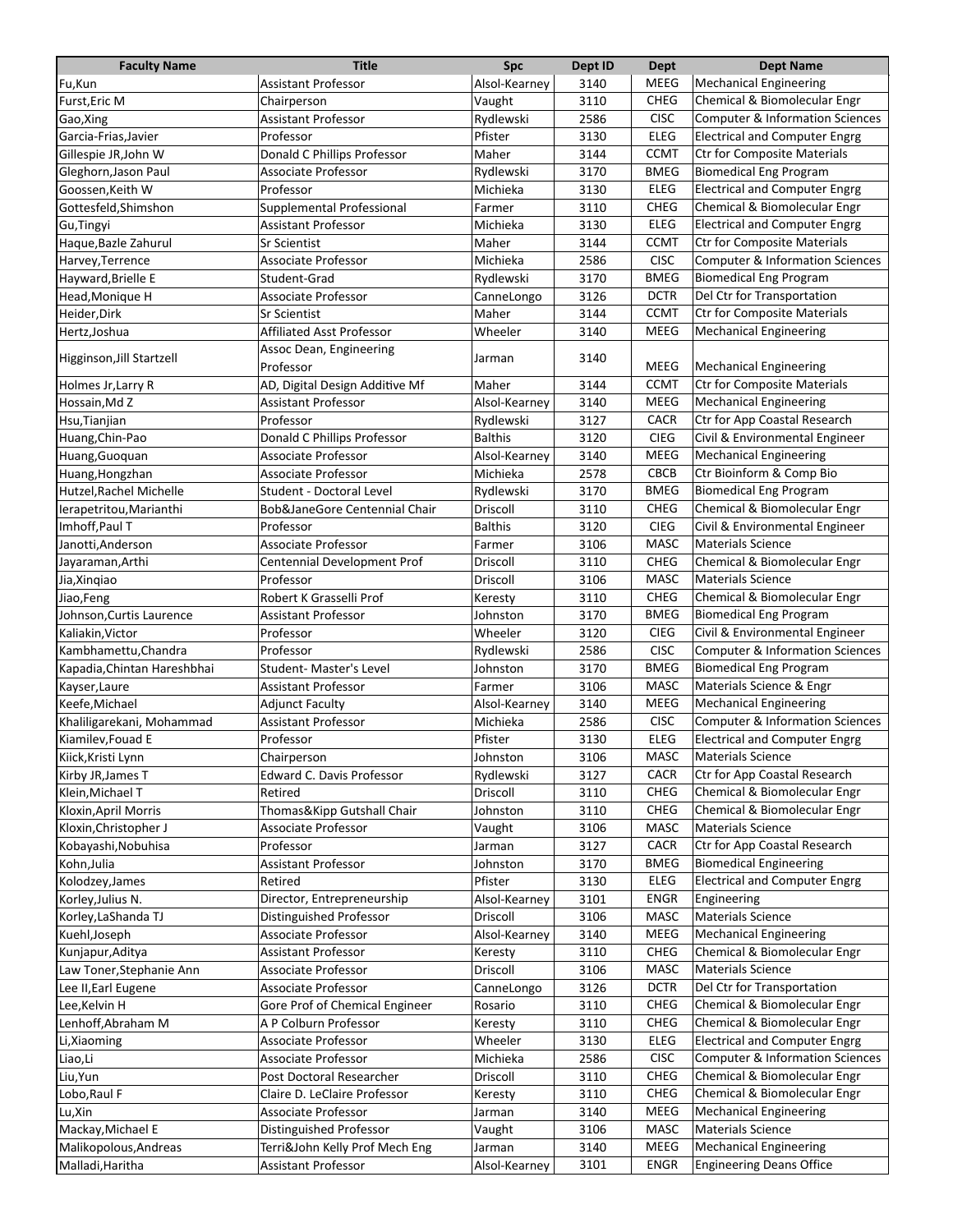| <b>Faculty Name</b>                | <b>Title</b>                        | <b>Spc</b>     | Dept ID | Dept        | <b>Dept Name</b>                           |
|------------------------------------|-------------------------------------|----------------|---------|-------------|--------------------------------------------|
| Manahiloh, Kalehiwot               | <b>Affiliated Asst Professor</b>    | Wheeler        | 3120    | <b>CIEG</b> | Civil & Environmental Engineer             |
| Manal, Kurt                        | Asst Professor, Research            | Wheeler        | 3140    | MEEG        | <b>Mechanical Engineering</b>              |
| Maresca, Julia Anne                | Associate Professor                 | <b>Balthis</b> | 3120    | <b>CIEG</b> | Civil & Environmental Engineer             |
| Martin, David Charles              | Assoc Dean                          | Vaught         | 3106    | <b>MASC</b> | <b>Materials Science</b>                   |
| Martin, Richard                    | Associate Professor                 | Wheeler        | 3130    | <b>ELEG</b> | <b>Electrical and Computer Engrg</b>       |
| Mashayekhy, Lena                   | <b>Assistant Professor</b>          | Michieka       | 2586    | <b>CISC</b> | <b>Computer &amp; Information Sciences</b> |
| Mauriello, Matthew                 | <b>Assistant Professor</b>          | Rydlewski      | 2586    | <b>CISC</b> | Computer & Information Sciences            |
| McConnell, Jennifer Elaine Righman | Bentley Sys Early Career Prof       | CanneLongo     | 3126    | DCTR        | Del Ctr for Transportation                 |
| McCoy, Kathleen                    | Professor                           | Michieka       | 2586    | <b>CISC</b> | Computer & Information Sciences            |
| McGee, Rodney Thomas Tyler         | Limited Term Researcher             | Pfister        | 3130    | <b>ELEG</b> | <b>Electrical and Computer Engrg</b>       |
| McNeil,Sue                         | Professor                           | CanneLongo     | 3126    | <b>DCTR</b> | Del Ctr for Transportation                 |
| Meehan, Christopher L              | Professor                           | <b>Balthis</b> | 3120    | <b>CIEG</b> | Civil & Environmental Engineer             |
| Mirotznik, Mark Steven             | Professor                           | Pfister        | 3130    | <b>ELEG</b> | <b>Electrical and Computer Engrg</b>       |
| Mishra, Amitabh                    | <b>Adjunct Faculty</b>              | Wheeler        | 3130    | <b>ELEG</b> | <b>Electrical and Computer Engrg</b>       |
| Mondal, Paramita                   | Associate Professor                 | <b>Balthis</b> | 3120    | <b>CIEG</b> | Civil & Environmental Engineer             |
|                                    | Director, SOE, School of Education  |                |         |             |                                            |
| Mouza, Chrystalla                  | Professor                           | Wheeler        | 3140    | MEEG        | <b>Mechanical Engineering</b>              |
| MovahedNejad, Mahyar               | <b>Assistant Professor</b>          | CanneLongo     | 3126    | <b>DCTR</b> | Del Ctr for Transportation                 |
| Na,Ri                              | Assistant Professor                 | <b>Balthis</b> | 3120    | <b>CIEG</b> | Civil & Environmental Engineer             |
| Ni, Chaoying                       | Professor                           | Vaught         | 3106    | <b>MASC</b> | <b>Materials Science</b>                   |
| Noda, Isao                         | Affiliated Professor                | Vaught         | 3106    | <b>MASC</b> | <b>Materials Science</b>                   |
| Novocin, Andrew Paul               | Associate Professor                 | Pfister        | 3130    | ELEG        | <b>Electrical and Computer Engrg</b>       |
| Ogunnaike, Babatunde A             | William L. Friend Chaired Prof      | Keresty        | 3110    | <b>CHEG</b> | Chemical & Biomolecular Engr               |
| Opila, Robert L                    | Professor                           | Vaught         | 3106    | MASC        | <b>Materials Science</b>                   |
| Orazov, Marat                      | <b>Assistant Professor</b>          | Keresty        | 3110    | CHEG        | Chemical & Biomolecular Engr               |
| Papoutsakis, Eleftherios           | Unidel Eugene du Pont Chair         | Vaught         | 3110    | <b>CHEG</b> | Chemical & Biomolecular Engr               |
| Peng, Xi                           | Assistant Professor                 | Michieka       | 2586    | <b>CISC</b> | <b>Computer &amp; Information Sciences</b> |
| Phillips, Jamie                    | Chairperson                         | Pfister        | 3130    | ECE         | <b>Electrical and Computer Engrg</b>       |
| Pochan, Darrin J                   | Chairperson                         | Vaught         | 3106    | <b>MASC</b> | <b>Materials Science</b>                   |
| Pollock, Lori L                    | Alumni Distinguished Professor      | <b>Balthis</b> | 2586    | <b>CISC</b> | Computer & Information Sciences            |
| Polson, Shawn W                    | Associate Professor                 | Dreher         | 2578    | <b>CBCB</b> | Ctr Bioinform & Comp Bio                   |
| Poulakakis, Ioannis                | Associate Professor                 | Jarman         | 3140    | MEEG        | <b>Mechanical Engineering</b>              |
| Prasad, Ajay K                     | Chairperson                         | Alsol-Kearney  | 3140    | MEEG        | <b>Mechanical Engineering</b>              |
| Prather, Dennis W                  | Clg of Engineering Alumni Prof      | Panchisin      | 3130    | <b>ELEG</b> | <b>Electrical and Computer Engrg</b>       |
| Price, Christopher                 | Associate Professor                 | Johnston       | 3170    | <b>BMEG</b> | <b>Biomedical Eng Program</b>              |
| Puleo, Jack A                      | Chairperson                         | Rydlewski      | 3127    | <b>CACR</b> | Ctr for App Coastal Research               |
| Rabolt, John F                     | Karl&Renate Boer ChairedProf        | Vaught         | 3106    | MASC        | <b>Materials Science</b>                   |
| Rand, James                        | Adjunct Professor                   | Wheeler        | 3130    | <b>ELEG</b> | <b>Electrical and Computer Engrg</b>       |
| Rasmussen, Christopher             | Associate Professor                 | Michieka       | 2586    | <b>CISC</b> | Computer & Information Sciences            |
| Roberts, Christopher J             | Professor                           | Keresty        | 3110    | <b>CHEG</b> | Chemical & Biomolecular Engr               |
| Rooney, Sarah                      | Associate Professor                 | Johnston       | 3170    | <b>BMEG</b> | <b>Biomedical Eng Program</b>              |
| Roy, Romain Valery                 | Associate Professor                 | Alsol-Kearney  | 3140    | MEEG        | <b>Mechanical Engineering</b>              |
| Safro, Ilya                        | Associate Professor                 | Rydlewski      | 2586    | <b>CISC</b> | <b>Computer &amp; Information Sciences</b> |
| Saha, Basudeb                      | Visiting Scholar                    | Sethman        | 3110    | CHEG        | Chemical & Biomolecular Engr               |
| Sandler, Stanley I                 | Henry B duPont ChairedEmeritus      | Keresty        | 3110    | CHEG        | Chemical & Biomolecular Engr               |
| Santare, Michael                   | Professor                           | Wheeler        | 3140    | MEEG        | <b>Mechanical Engineering</b>              |
| Sauerbrunn, Steven R.              | Thermal Analysis Engineer           | Maher          | 3144    | <b>CCMT</b> | <b>Ctr for Composite Materials</b>         |
|                                    | <b>Professor Emeritus</b>           | Michieka       |         | <b>CISC</b> | <b>Computer &amp; Information Sciences</b> |
| Saunders, B David                  |                                     |                | 2586    | <b>CIEG</b> |                                            |
| Saxe, Jennie                       | <b>Assistant Professor</b>          | Wheeler        | 3120    | <b>ELEG</b> | Civil & Environmental Engineer             |
| Saxena, Vishal                     | Associate Professor                 | Wheeler        | 3130    |             | <b>Electrical and Computer Engrg</b>       |
| Schneider, Garrett J               | Research Associate III              | Panchisin      | 3130    | <b>ELEG</b> | <b>Electrical and Computer Engrg</b>       |
| Schuetz, Christoper                | <b>Affiliated Asst Professor</b>    | Panchisin      | 3130    | <b>ELEG</b> | <b>Electrical and Computer Engrg</b>       |
| Schwartz, Leonard                  | <b>Adjunct Faculty</b>              | Wheeler        | 3140    | MEEG        | <b>Mechanical Engineering</b>              |
| Sergi, Fabrizio                    | <b>Assistant Professor</b>          | Johnston       | 3170    | BMEG        | <b>Biomedical Eng Program</b>              |
| Sethi, Adarshpal                   | Professor, Computer & Info Sciences | Michieka       | 2586    |             |                                            |
|                                    | Associate Chairperson               |                |         | <b>CISC</b> | <b>Computer &amp; Information Sciences</b> |
| Setzler, Brian                     | Asst Professor, Research            | Wheeler        | 3110    | CHEG        | Chemical & Biomolecular Engr               |
| Shah, Syed I                       | Professor                           | Vaught         | 3106    | MASC        | <b>Materials Science</b>                   |
| Shanker, Vijay K                   | Professor                           | Michieka       | 2586    | <b>CISC</b> | <b>Computer &amp; Information Sciences</b> |
| Shatkay-Reshef, Hagit              | Professor                           | <b>Balthis</b> | 2586    | <b>CISC</b> | Computer & Information Sciences            |
| Shen, Chien-Chung                  | Professor                           | Michieka       | 2586    | <b>CISC</b> | <b>Computer &amp; Information Sciences</b> |
| Shenton III, Harry W               | Assoc Dean, Undergrad Ed, Professor | CanneLongo     | 3126    | <b>DCTR</b> | Del Ctr for Transportation                 |